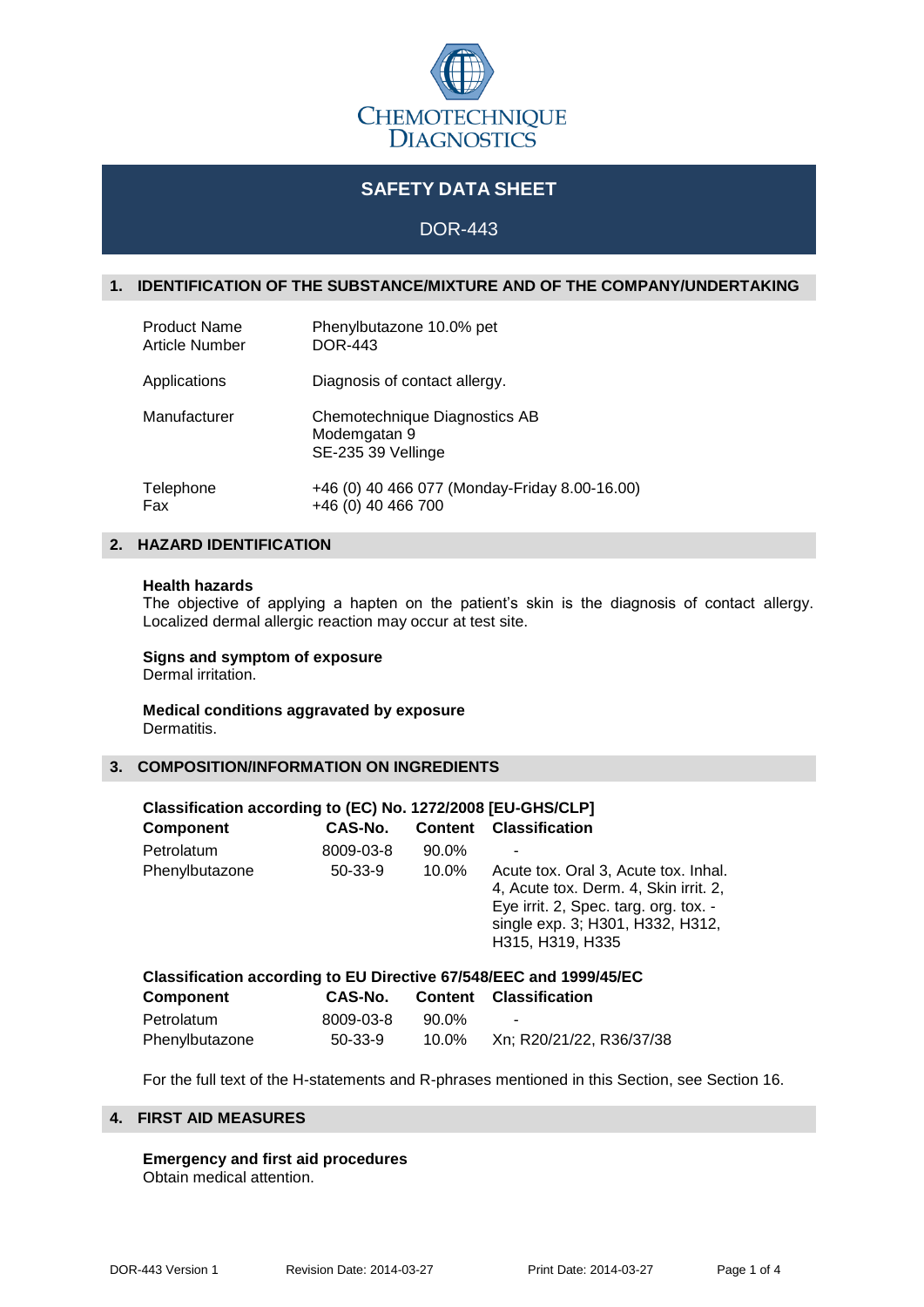

## **5. FIRE-FIGHTING MEASURES\***

#### **Suitable extinguish media**

CO<sub>2</sub>, powder or water spray. Fight larger fires with water spray or alcohol resistant foam. **For safety reasons unsuitable extinguishing agents** Water with full jet.

#### **Special protective equipment for fire-fighters**

Wear self-contained respiratory protective device. Wear fully protective suit.

\*Data is shown for petrolatum only

## **6. ACCIDENTAL RELEASES MEASURES**

**Steps to be taken if material is released or spilled** Contain and place in a closed container.

#### **7. HANDLING AND STORAGE**

**Precautions to be taken in handling and storage** Store dark at 5-8°C. Avoid extended exposure to sunlight. FOR EXTERNAL USE ONLY.

#### **8. EXPOSURE CONTROLS/PERSONAL PROTECTION**

#### **Respiratory protection** Not required.

#### **Ventilation** Local exhaust.

# **Protective gloves**

Disposal gloves.

#### **Eye protection**

Not required with normal use.

## **Work/Hygienic practices**

Wash hands after each use.

## **9. PHYSICAL AND CHEMICAL PROPERTIES**

Appearance White Semi-solid Odour **Odourless** 

Melting point\* 50-55°C Boiling point\* No data available Flash point\*  $>100^{\circ}$ C Self ignition\* Product does not self ignite. Danger of explosion\* Product does not present an explosion hazard. Density\* No data available. Solubility in/Miscibility with Water\* Insoluble

\*Data is shown for petrolatum only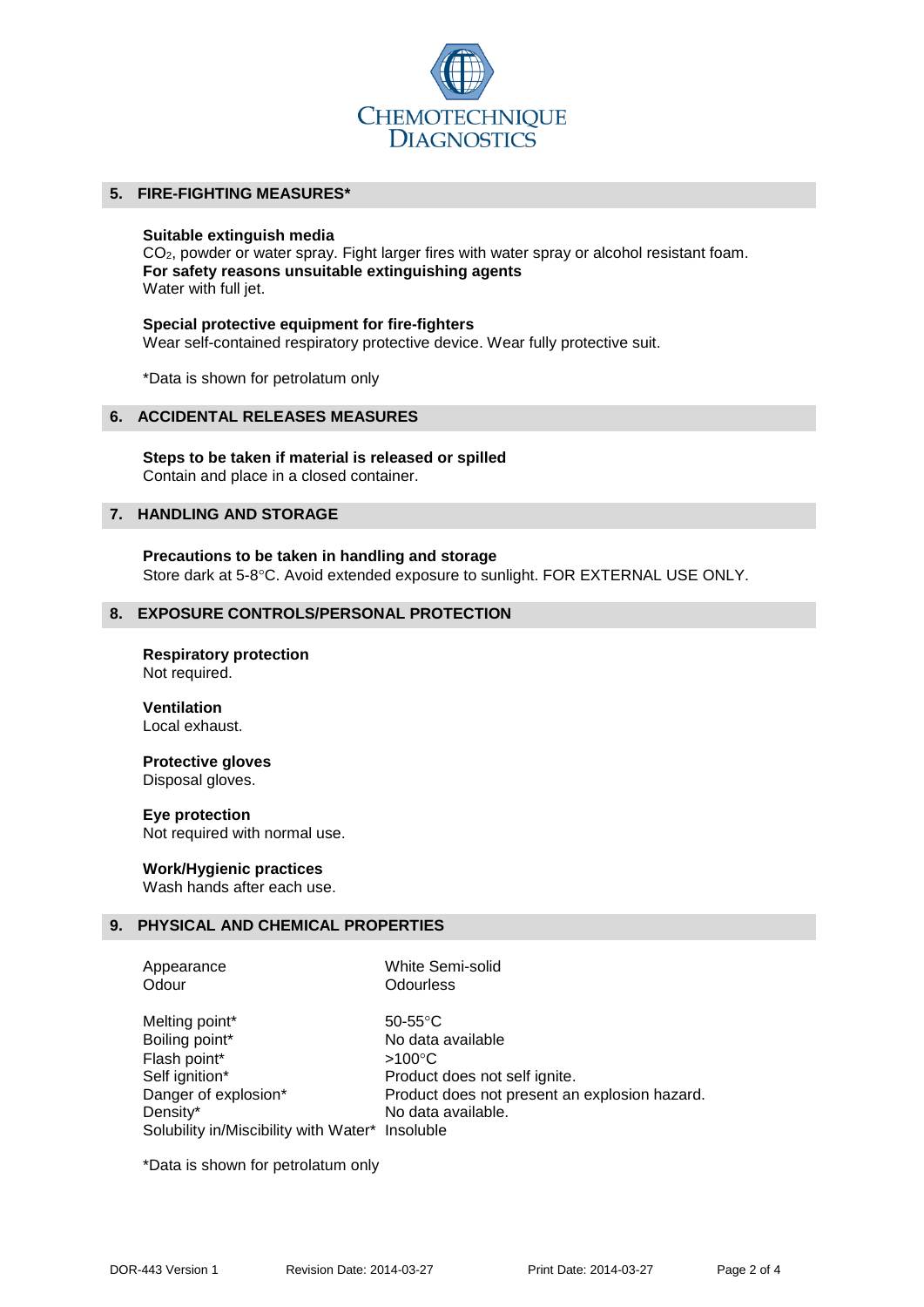

## **10. STABILITY AND REACTIVITY**

#### **Incompability**

May react with strong oxidizing agents.

#### **Stability**

Stable at recommended storage conditions.

#### **Hazardous byproducts**

Combustion may generate CO, CO<sub>2</sub> and other oxides.

# **Hazardous polymerization**

Will not occur.

## **11. TOXICOLOGICAL INFORMATION**

No data available.

## **12. ECOLOGICAL INFORMATION**

No data available.

## **13. DISPOSAL CONSIDERATIONS**

#### **Waste disposal method**

Comply with federal, state/provincial and local regulation.

#### **14. TRANSPORT INFORMATION**

Not dangerous goods.

## **15. REGULATORY INFORMATION**

The classification is according to the latest editions of the EU lists, and extended by company and literature data.

#### **16. OTHER INFORMATION**

### **Text of H-statements and R-phrases mentioned in Section 3**

| Acute tox. Oral 3              | Acute toxicity, Oral (Category 3)                             |
|--------------------------------|---------------------------------------------------------------|
| Acute tox. Inhal. 4            | Acute toxicity, Inhalation (Category 4)                       |
| Acute tox. Derm. 4             | Acute toxicity, Dermal (Category 4)                           |
| Skin irrit. 2                  | Skin irritation (Category 2)                                  |
| Eye irrit. 2                   | Eye irritation (Category 2)                                   |
| Spec. targ. org. tox. - single | Specific target organ toxicity - single exposure (Category 3) |
| exp.3                          |                                                               |
| H <sub>301</sub>               | Toxic if swallowed                                            |
| H332                           | Harmful if inhaled                                            |
| H312                           | Harmful in contact with skin                                  |
| H315                           | Causes skin irritation                                        |
| H319                           | Causes serious eye irritation                                 |
| H335                           | May cause respiratory irritation                              |
| Xn                             | Harmful                                                       |
|                                |                                                               |